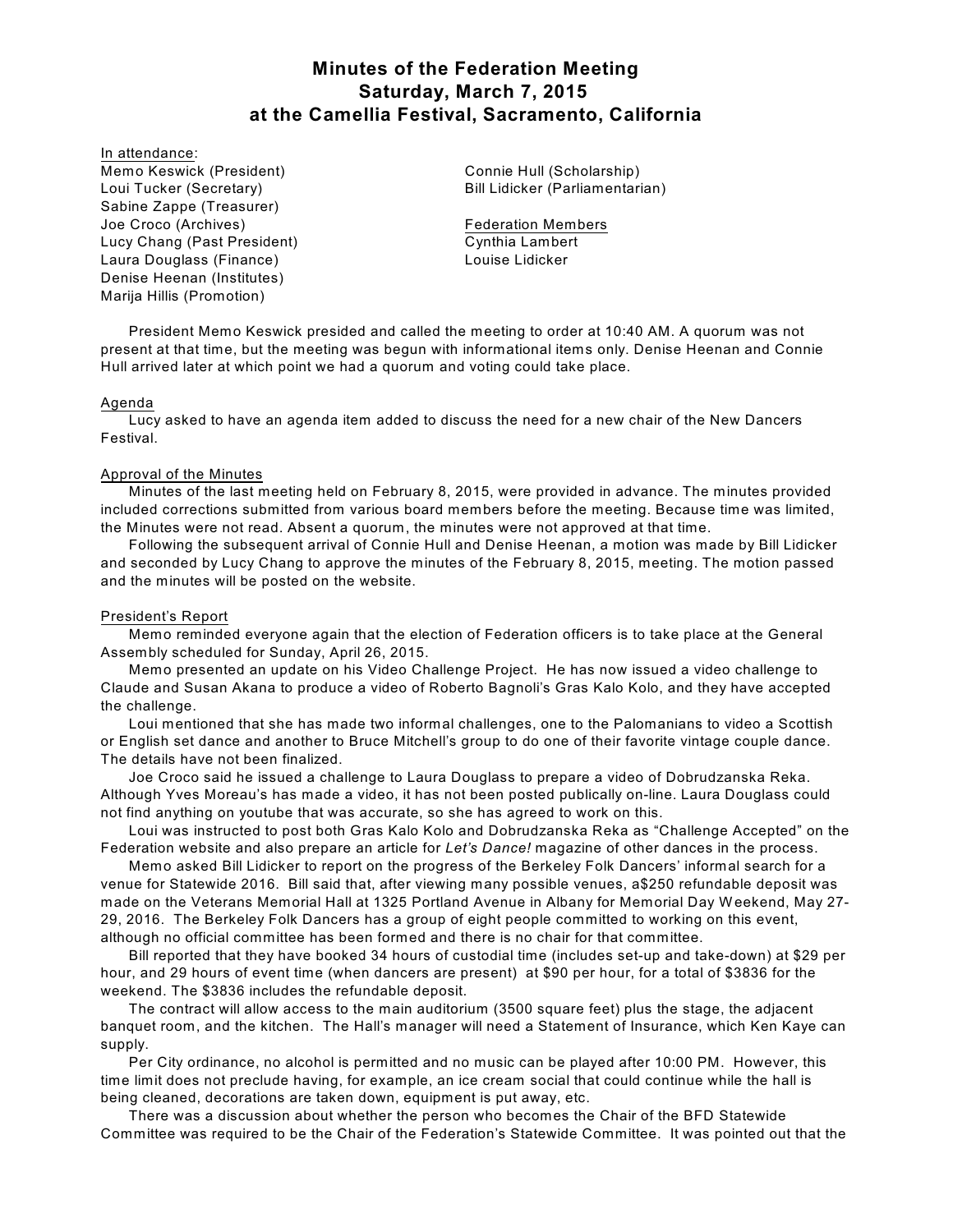Federation bylaws now permit the existence of a deputy chair. Bill will update the Board regarding who be the Chair of the Statewide Committee and, if appropriate, who will be the deputy chair.

The Board thanked the Berkeley Folk Dancers for the excellent groundwork that had been done and asked that Bill convey the Board's appreciation.

#### Treasurer's Report (Sabine Zappe present; written report provided)

Less than a month has passed since the last report, so there is not much in the way of changes. Membership money has come in along with a few small donations, and another issue of *Let's Dance!* magazine was paid for.

Lucy reported that PayPal recently charged her \$1 to use PayPal. After some discussion, it was felt that this is not something that the Federation was causing and she should check with PayPal to determine why she was assessed the extra dollar.

Sabine presented a written proposal to add a handling fee to cover what PayPal deducts from payments via the Federation's website. Currently when a member pays \$35 for an individual membership via PayPal, \$1.07 is deducted. If someone pays for a family membership, \$1.29 is deducted. If a non-member individual or organization uses PayPal to pay \$100 for advertising in *Let's Dance!* magazine, \$3.50 is deducted.

Sabine prepared this proposal following her analysis of the PayPal reports and her determination that PayPal charged the Federation just over \$120 in fees so far this fiscal year. This is equivalent to over three \$35 individual memberships. Sabine proposed that a handling fee of \$1.50 be added to each PayPal transaction. It was noted that 'shipping and handling' can be added by a seller and PayPal does not include those charges when calculating what they charge. If members don't want to pay the extra \$1.50, they have the option of writing a check and then paying for the postage and an envelope to mail the check to the Treasurer.

Laura Douglas moved and Joe Croco seconded that the Federation add a \$1.50 handling fee to all PayPal transactions, beginning June 1. The motion passed.

Loui was instructed to change the Payments web page to reflect this change and to prepare something that will appear in *Let's Dance!* as soon as possible so that members are made aware. Loui will also contact Alicia LaFetra and work out the best way to handle this on the renewal forms that are sent to current members.

## Fund-raising Report (Loui Tucker present, written report provided)

Totebags income is still trickling in. Any totebags sold now go toward profit, less sales tax that will need to be paid. There was a discussion about a new t-shirt design at the last Board meeting and the subject was brought up again at this meeting. Loui is unwilling to work on the design of a new t-shirt herself, but she will put something in a *Let's Dance!* article soliciting ideas, slogans, and design ideas for a t-shirt.

W hile not a specific fund-raising project, Loui then showed the Board members a nearly completed Google map with 'pins' on the location of Federation dance classes and clubs. Clicking on the pin displays information about the club such as the date, time, and location of the classes, the price, contact information, phone numbers and a website. Red pins are for general international dance classes and the yellow pins are for specialized dance classes such as Hungarian, Scandinavian, Israeli, etc. Some of the specialized clubs have provided very little in the way of information beyond a contact name and email. Loui plans to contact them in the next month to request additional information so the map has value for them and for the Federation.

Loui felt that if non-member dance classes knew this map was available on the Federation website, they might be encouraged to become Federation members so their class could be included on the map.

Loui also explained that she had the idea for this map for over a year, but she had been unable to find the time to input the data to create the map. She asked Rebecca Tsai, a local dancer, who agreed to do the work and Rebecca spent many hours over the last month.

The Board expressed its thanks to Rebecca. Laura moved and Bill seconded that (1) Memo write Rebecca a formal letter thanking her for her work and (2) when the map is finalized and embedded in the Federation website that Rebecca's work be acknowledged. The motion passed.

Loui will also write an article for *Let's Dance!* when the map is ready for its debut and thank Rebecca at that time as well.

Loui was also requested to provide options at the next Board meeting for the possible inclusion of non-Federation clubs and classes on this map.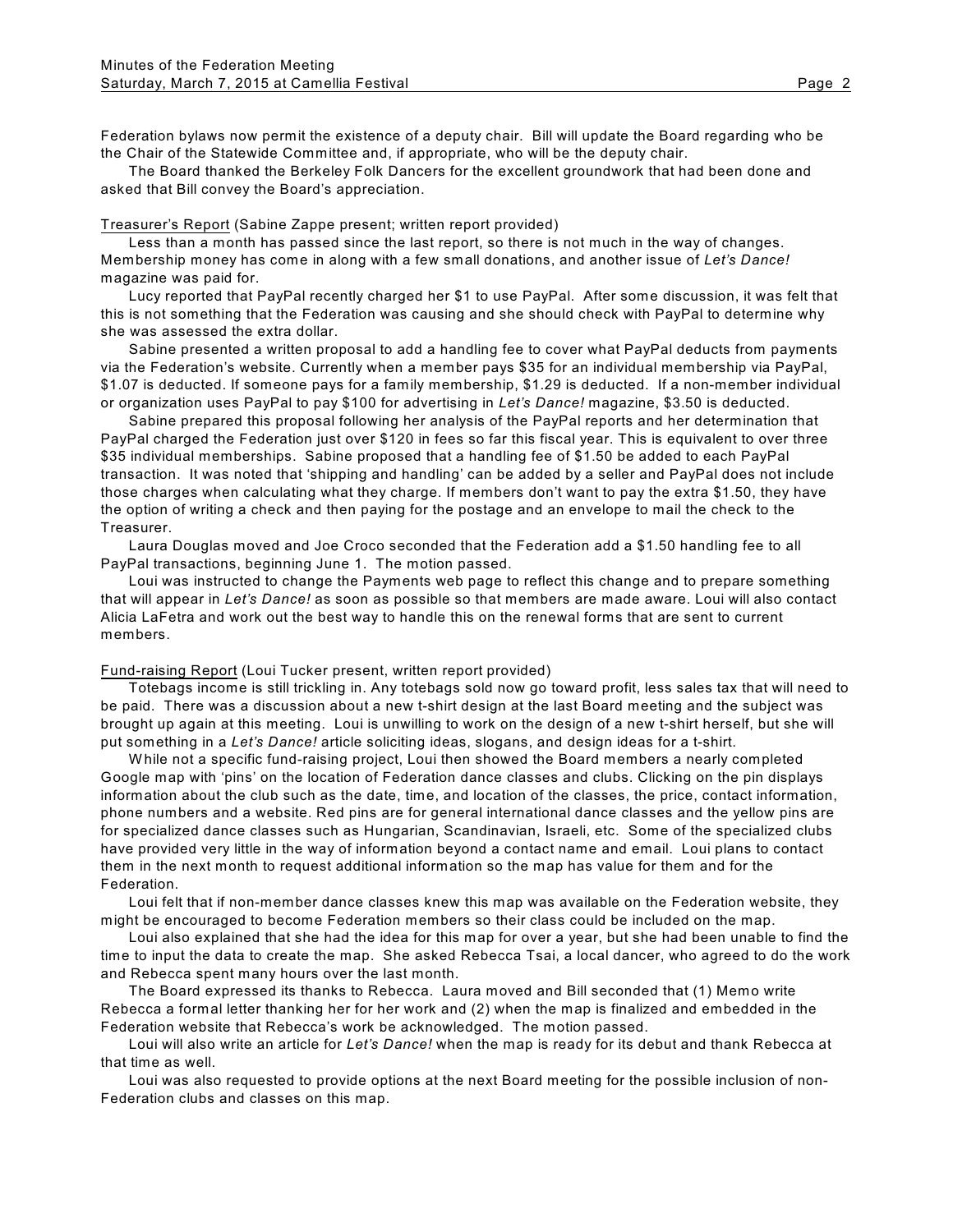Finance (Laura Douglass present; written draft budget provided)

Laura presented the draft budget for 2015-2016. This was created primarily by reviewing budgets and income and expense reports for the past two years and coming up with numbers that she thought would work. As drafted, Laura's budget is out of balance by \$1000.

There was a discussion about the \$100 budgeted for the President's Cup. It was decided that Laura should contact Kevin, the candidate for Federation President, to see if he would like this \$100 to remain in the budget.

The Archives Committee has been given a large increase to cover the cost of digitizing. It was noted that this is a one-time expense. The Archives Committee is also actively selling some valuable items, and that income (currently accounted for in the budget as a donation) would justify the increase in the budget.

There was a discussion about the difference between fundraising income and donations and how this might better be described in both the budget and the Treasurer's income and expense reports.

It was noted that last year's budget called for \$500 income via donations, but we actually received \$1000.

Lucy suggested decreasing the budget for the New Dancers Festivals to \$500 and increasing the Institute Committee's budget to \$500.

Laura will work with the budget over the next six weeks and prepare a budget for presentation at the April 26 General Assembly. Input from committee members is encouraged.

Past President (Lucy Chang present; no written report provided)

Lucy has focused on New Dancers Festivals for four years. She would like someone else to take over this job. Denise suggested the next Past President should take over this position, which would be Memo. Lucy and Memo agreed that they will discuss this possibility.

Vice President (Kevin Greek not present; written report provided)

Kevin's report shows the 20 groups that will be participating in the Bay Area Dance W eek project that Kevin is managing. Marija reported that the Promotions Fund Committee members agreed to use Promotion Funds to reimburse Kevin for the \$12 fee he has paid for the various groups to participate in this project.

Insurance Report (Ken Kaye absent; no written report provided)

There were no changes from Ken's last report.

Membership Report (Alicia Lafetra absent; written report provided)

There has been an increase in the last month of 4 new members (three individuals and one family membership).

Institutes Committee (Denise Heenan present; no written report provided)

Denise had nothing specific to report, but Lucy will be taking over as chair of the Institutes Committee in June. Both Lucy and Denise commented that the Institute Committee will need new members, and both would really like to see better representation from other regions such as San Francisco, the Tri-Valley area, and Sacramento.

#### Promotions (Marija Hillis present; no written report provided)

Marija confirmed that the Promotions Committee approved the use of Promotion Funds to pay for the fees for clubs to participate in Bay Area Dance W eek.

There has not been any follow-up by the person who approached Marija via email about obtaining a promotion grant. Marija still plans to develop an actual application form to be filled in instead of having questions that applicants have to answer via a letter.

Marija has written and submitted an article to *Let's Dance!* about what has been funded before.

Archives (Joe Croco present; no written report provided)

Joe reported that he met with Neil Moore and collected materials from him, including some interesting dance-related posters and some boxes of very early *Let's Dance!* magazines. Joe also met with Gail Barton who donated a good selection of LP and 45s.

Joe said that he found that comic book stores sell boxes specifically designed to store magazines that can be used for *Let's Dance!* magazines instead of the large bankers boxes they are in right now.